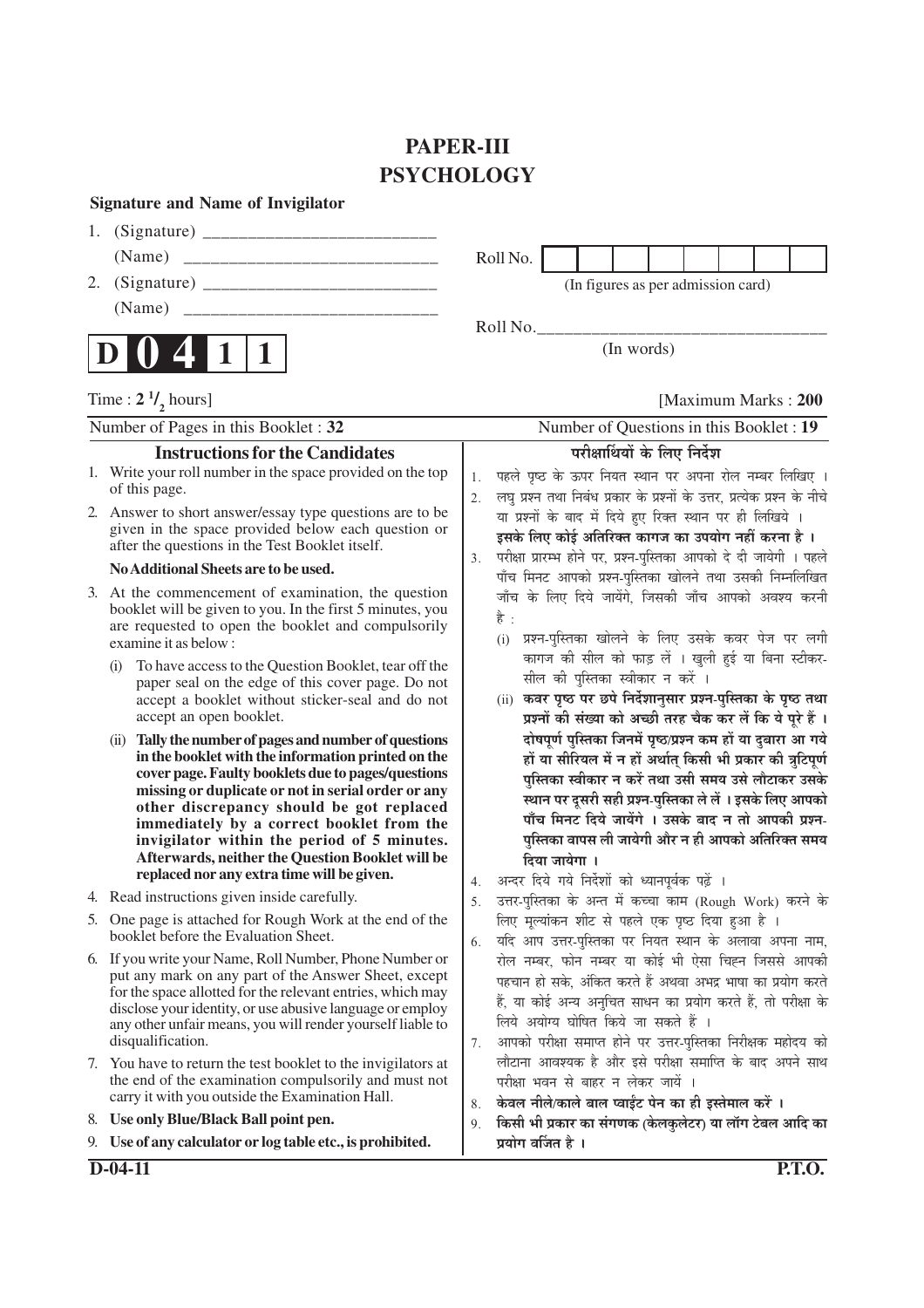# **PSYCHOLOGY**  मनोविज्ञान

# **PAPER – III**  ¯ÖÏ¿−Ö¯Ö¡Ö **– III**

- **Note :** This paper is of **two hundred (200)** marks containing **four (4)** sections. Candidates are required to attempt the questions contained in these sections according to the detailed instructions given therein.
- **नोट** : यह प्रश्नपत्र **दो सौ (200)** अंकों का है एवं इसमें **चार (**4) खंड हैं । अभ्यर्थी को इनमें समाहित प्रश्नों के उत्तर अलग दिये गये विस्तृत निर्द<mark>ेशों</mark> के अनुसार दें ।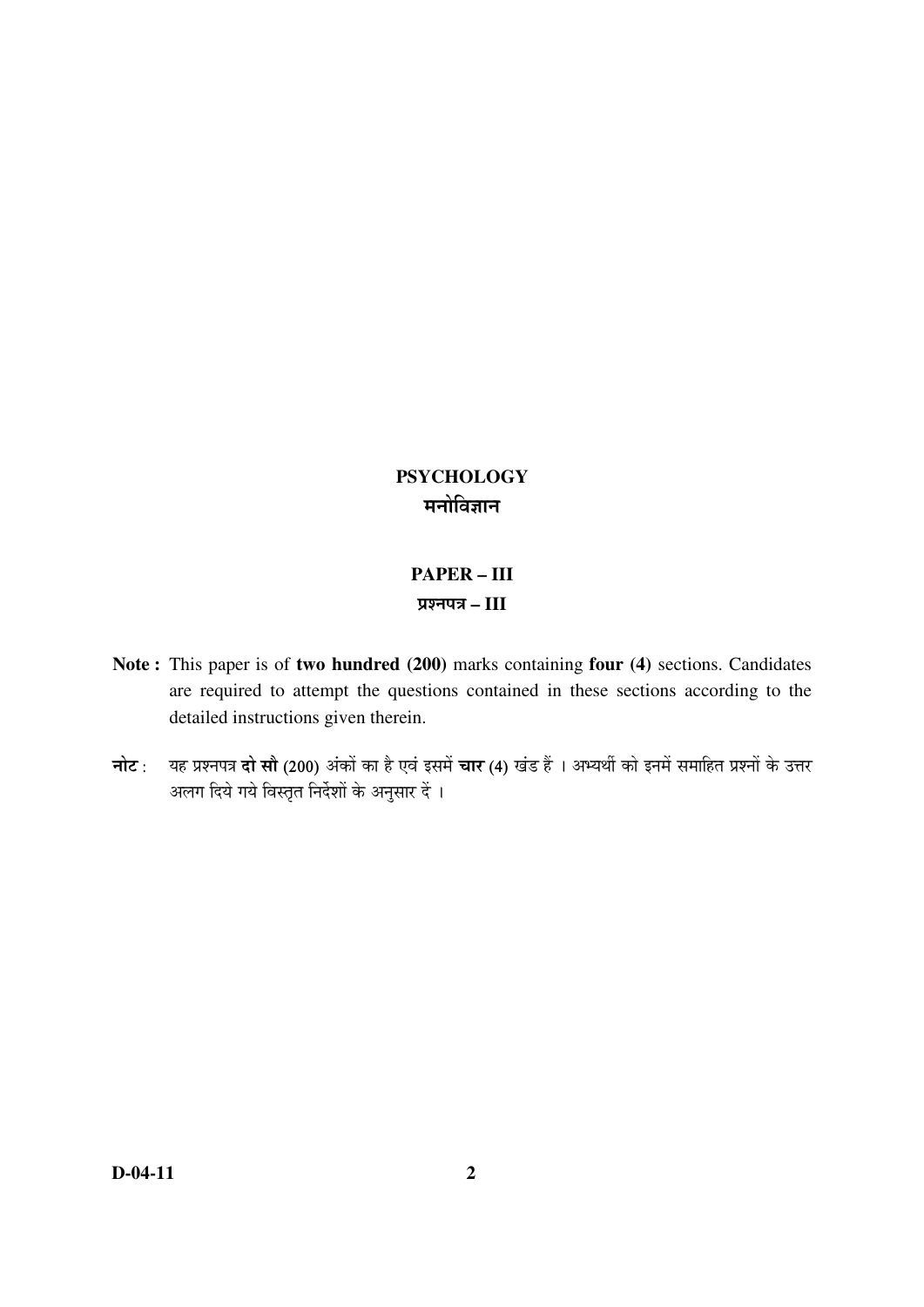# **SECTION-I** खंड-1

- Note: This section consists of two essay type questions of twenty (20) marks each, to be answered in about five hundred (500) words each.  $(2 \times 20 = 40$  marks)
- नोट: इस खंड में **बीस बीस** (20) अंकों के **दो** निबन्धात्मक प्रश्न हैं । प्रत्येक प्रश्न का उत्तर लगभग **पाँच सौ** (500) शब्दों में अपेक्षित है ।  $(2 \times 20 = 40 \text{ sign})$
- $1.$ Cognitive Psychology paradigm has made full inroads into all fields of Psychology. Discuss. संज्ञानात्मक मनोविज्ञान प्रतिमान ने मनोविज्ञान के सभी क्षेत्रों में पुरी तरह प्रवेश कर लिया है । विवेचना कोजिए ।

### $OR / 327$

Self theories have made major contribution in the understanding of psychopathology and its prognosis. Discuss.

स्व-सिद्धांतों ने मनोविकृति एवं उसके प्राग्ज्ञान को समझने में प्रमुख योगदान दिया है । विवेचना कीजिए ।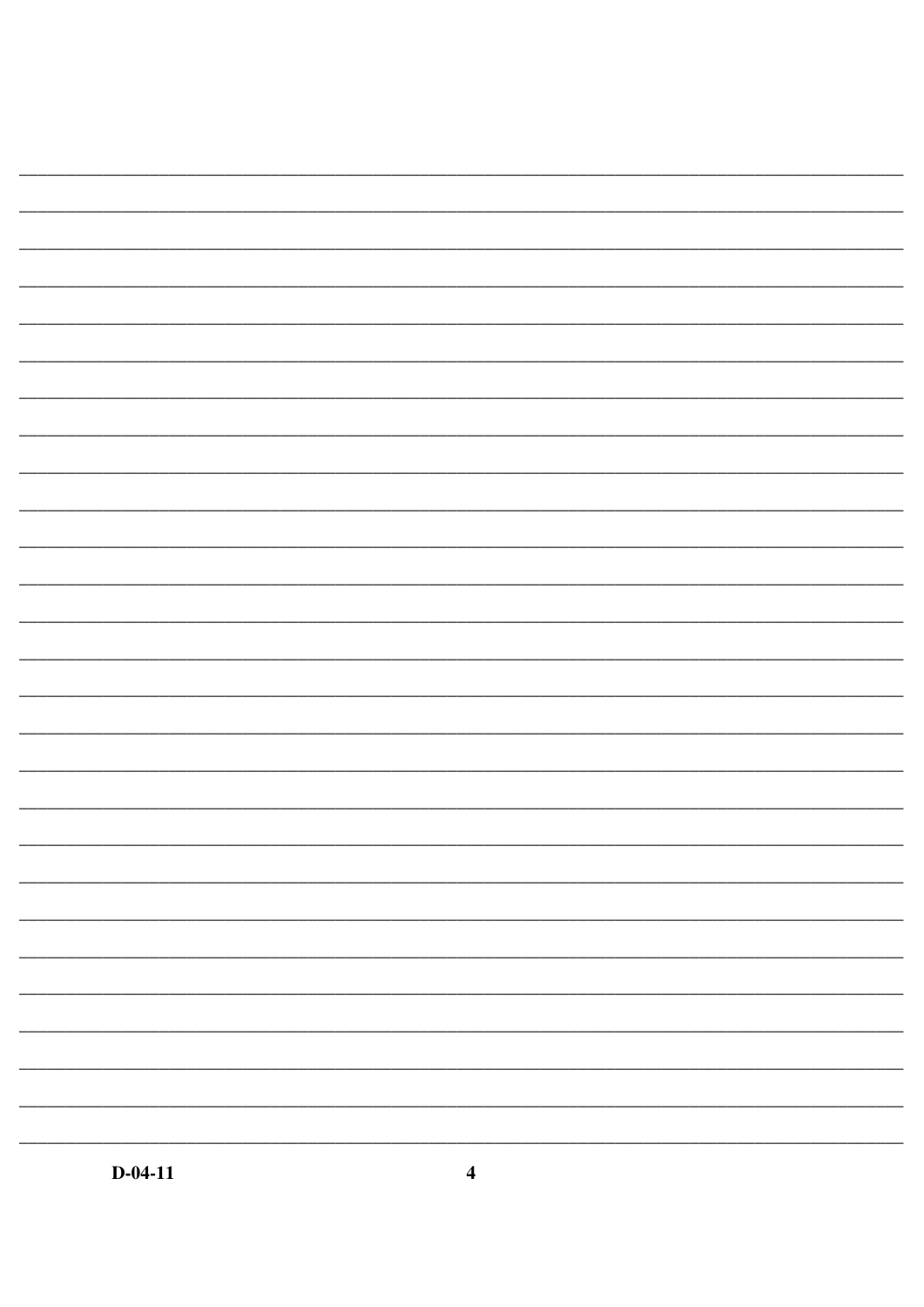$\overline{\phantom{a}}$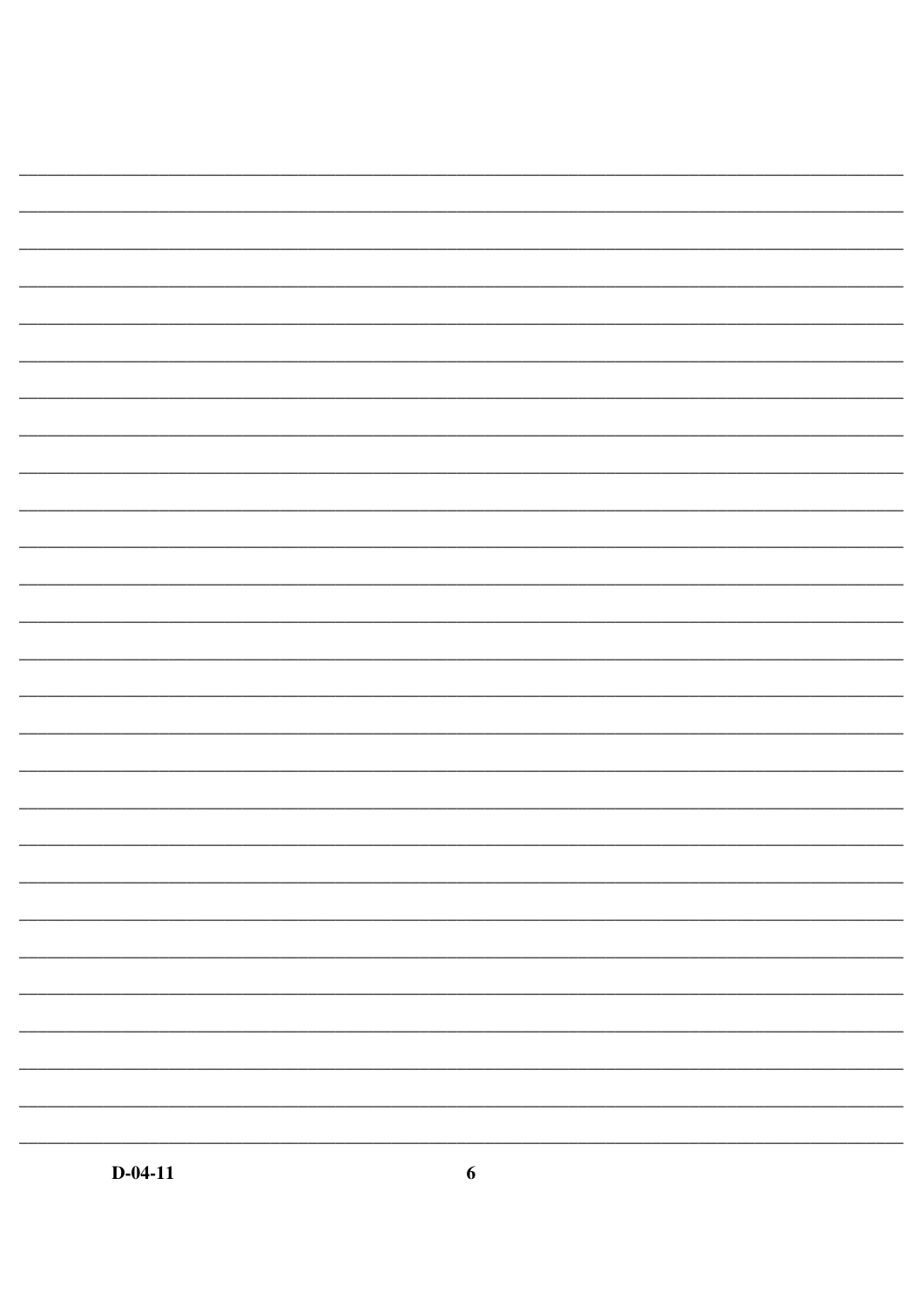How can the understanding of Psychology help to overcome the challenges faced by  $\overline{2}$ . disadvantaged? सकता है ?

#### $OR/$ अथवा

Has the research in Psychology been able to assimilate properly the competing methodologies?

माट्यालेकराटहुन्छ :<br>क्या मनोविज्ञान के अनुसंधान प्रतियोगी विधियों को ठीक से आत्मसात करने में सक्षम रहे हैं ?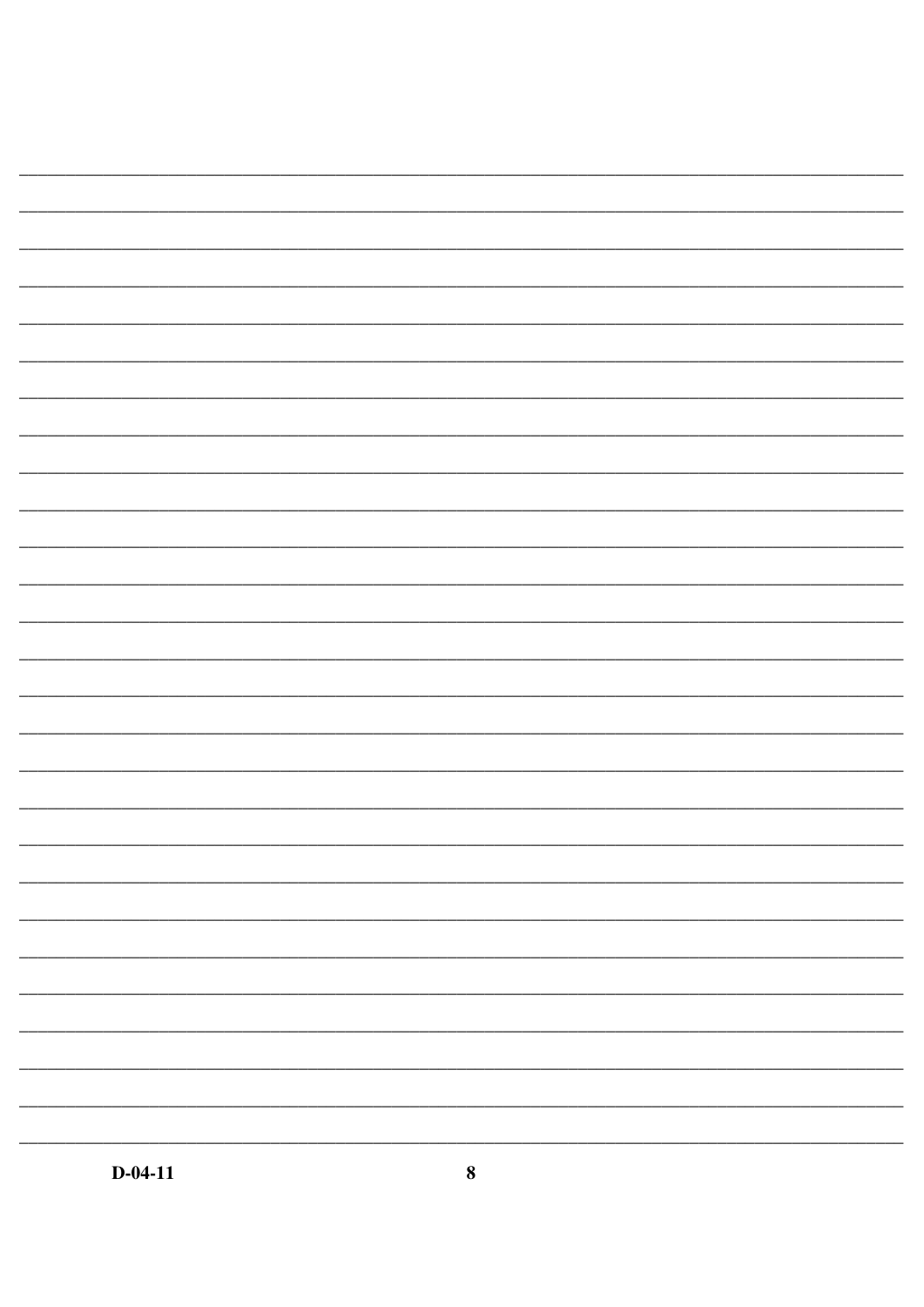$\overline{\phantom{a}}$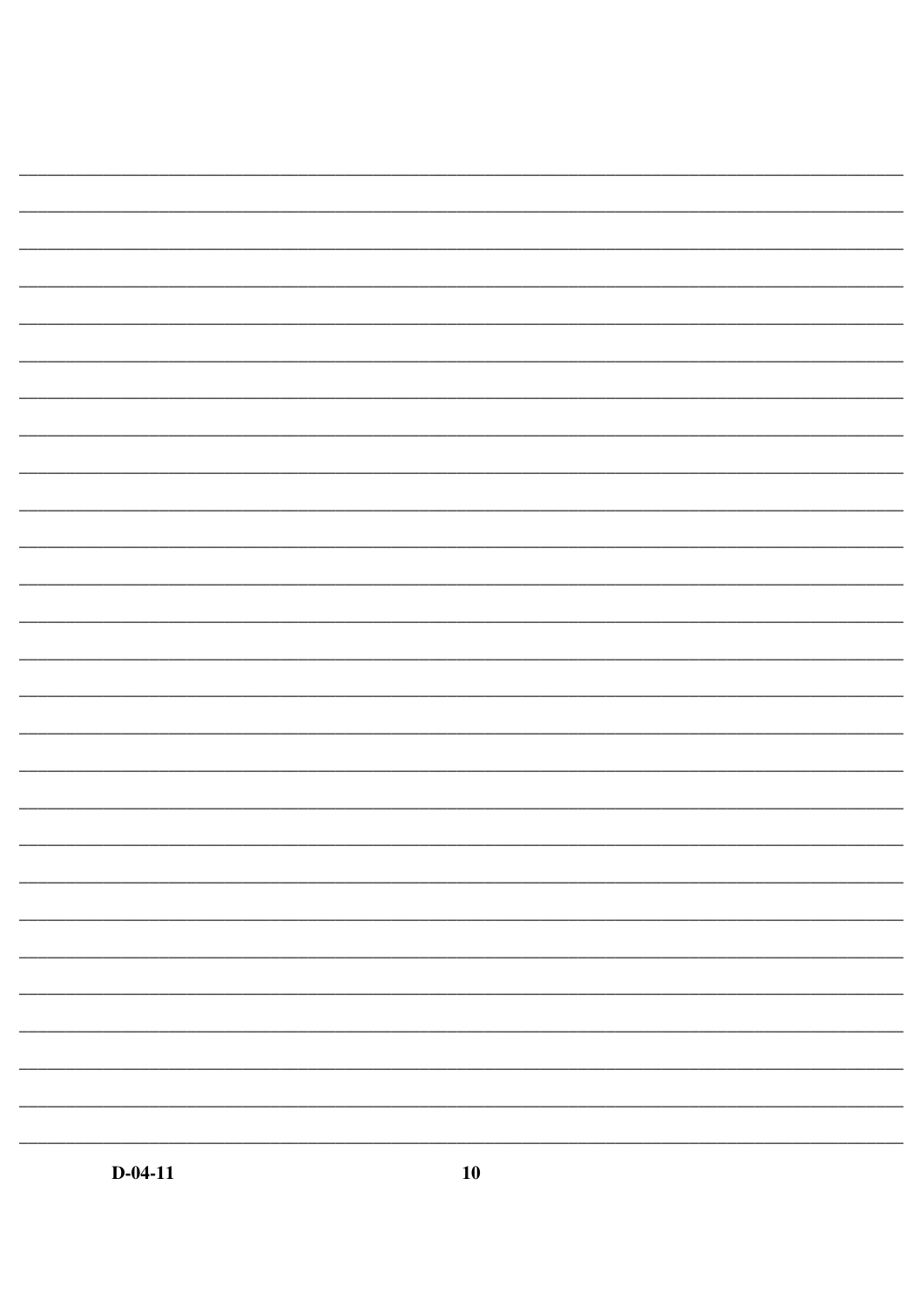### **SECTION – II**

## <u>खंड – II</u>

- **Note :** This section contains **three (3)** questions. From each of the electives/specializations, the candidate has to choose only one elective/specialization and answer all the three questions contained therein. Each question carries **fifteen (15)** marks and is to be answered in about **three hundred (300)** words. **(** $3 \times 15 = 45$  **Marks)**
- **नोट** : इस खण्ड में प्रत्येक ऐच्छिक इकाई / विशेषज्ञता से **तीन (3)** प्रश्न हैं । अभ्यर्थी को केवल **एक** ऐच्छिक .<br>इकाई / विशेषज्ञता को चुनकर उसी के **तीनों** प्रश्नों का उत्तर देना है । प्रत्येक प्रश्न **पन्द्रह (15)** अंकों का है ¾Ö ˆÃÖ-úÖ ˆ¢Ö¸ü »ÖÖ³ÖÖ ŸÖß−Ö ÃÖÖî (300) ¿Ö²¤üÖë ´Öë †¯Öê×ÖŸÖ Æîü … **(3** × **15 = 45** †ÓÛú**)**

## $E$ lective – **I** / विकल्प – **I**

- 3. How do compliance and obedience regulate social life ? अनपालन और आज्ञापालन सामाजिक जीवन को कैसे विनियमित करते हैं ?
- 4. Discuss the effectiveness of heuristics in social problems of everyday life. दैनिक जीवन की सामाजिक समस्याओं में स्वानभविकी / अन्वेषण की प्रभावशीलता की विवेचना कीजिए ।
- 5. Are ethnic prejudices contributing to the social unrest in India ? क्या संजातीय पर्वाग्रह भारत में सामाजिक अशांति को बढावा दे रहे हैं ?

## <u>Elective – II</u> / विकल्प – II

- 3. Put up a synthesis of biogenic, psychogenic and sociogenic factors for the development of behaviour. व्यवहार के विकास के लिए जीवजन्य, मनोवैज्ञानिकजन्य और सामाजिकजन्य कारकों का संश्लेषण प्रस्तुत कोजिए ।
- 4. Critically evaluate psychoanalytic theory of development of behaviour. ्व्यवहार के विकास की मनोविश्लेषणात्मक सिद्धांत का समालोचनात्मक मल्यांकन कीजिए ।
- 5. How do children acquire and use language in multilingual context ? बहभाषिक प्रसंग में बच्चे भाषा कैसे सीखते हैं एवं उसका अनुप्रयोग करते हैं ?

### <u>Elective – III / विकल्प – III</u>

- 3. How would you enhance the motivational level of students reducing the dropouts from schools in India ? आप भारत में विद्यार्थियों का अभिप्रेरणात्मक स्तर कैसे बढ़ाएँगे ताकि उनका विद्यालय से ड्रॉप आउट कम हो ?
- 4. What are the skills required of a counsellor dealing with primary school children in India ? भारत में प्राथमिक विद्यालय के बच्चों को परामर्श देने वाले के लिए किन-किन कौशलों की आवश्यकता है ?
- 5. How would you categorize social factors in education ?

शिक्षा में सामाजिक कारकोँ का आप वर्गीकरण कैसे करेंगे ?

# <u>Elective – IV</u> / विकल्प – IV

3. With reference to John Holland's postulations discuss the role of personality attributes in determining 'Person-Job' fit. जॉन हॉलैंड की अभिधारणाओं के संदर्भ में 'कार्य के लिए उपयुक्त व्यक्ति' का निर्धारण करने में व्यक्तित्व के गणों की भमिका की विवेचना कीजिए ।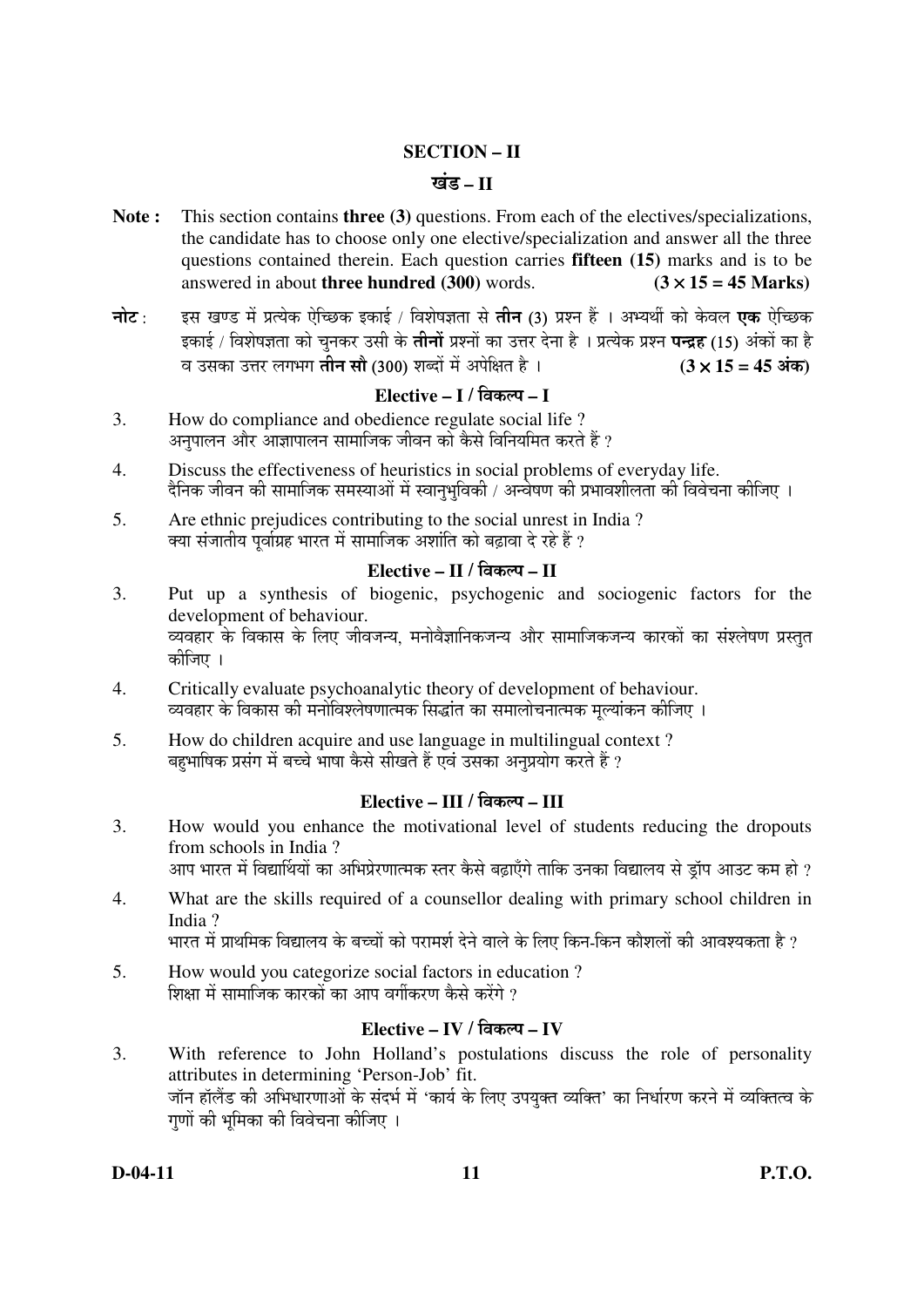- $\overline{4}$ . Delineate stepwise the way an organization can be developed as a 'learning organization'. किसी संगठन को ''शिक्षण संगठन'' के रूप में कैसे विकसित किया जा सकता है. इसका क्रमवार उल्लेख कीजिए ।
- 5. In what way 360° performance appraisal technique does help to check the deterioration of performance? कार्य-निष्पादन की स्थिति को बिगड़ने से रोकने के लिए 360° कार्य-निष्पादन मूल्यांकन तकनीक कैसे सहायक होती है ?

## Elective –  $V/$  विकल्प –  $V$

- $\overline{3}$ . How would you appreciate the eclectic approach as a technique of Psychotherapy? मनोचिकित्सा को तकनीक के रूप में संकलित उपागम को आप कैसे ठीक पाते हैं ?
- Schizophrenia is mostly having biological roots over social or psychological  $\overline{4}$ influences. Examine critically. सीज़ोफ्रेनिया के सामाजिक या मनोवैज्ञानिक प्रभावों की तुलना में जैविक प्रभाव अधिक होते हैं । समालोचनात्मक परीक्षण करें ।
- $5.$ Examine the influence of hostility feeling as risk for Coronary Heart Disease. कोरोनरी हृदय रोग के लिए शत्रता की भावना का जोखिम के रूप में जाँच करें ।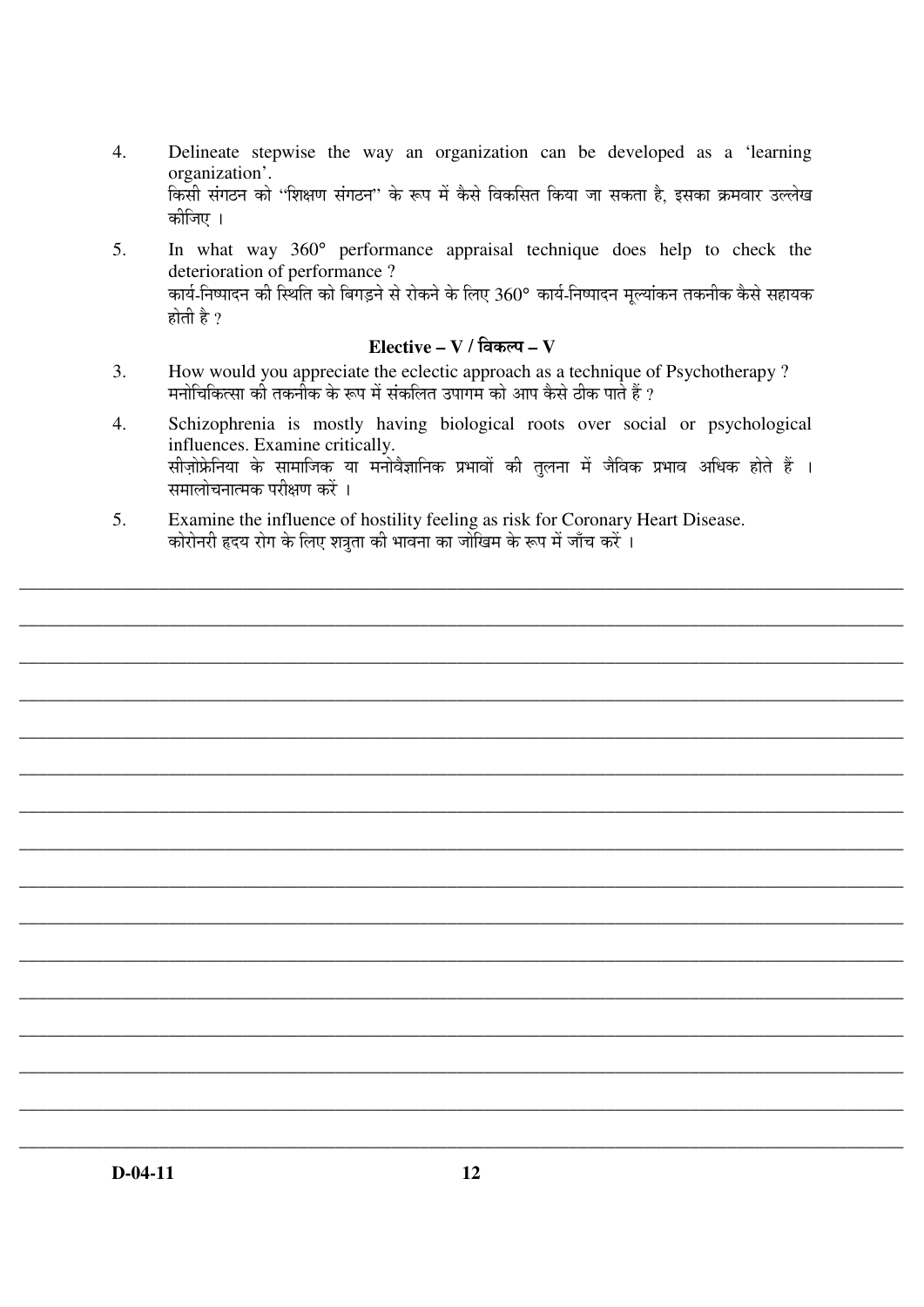|  | - |
|--|---|
|  |   |
|  |   |
|  |   |
|  |   |
|  |   |
|  |   |
|  |   |
|  |   |
|  |   |
|  |   |
|  |   |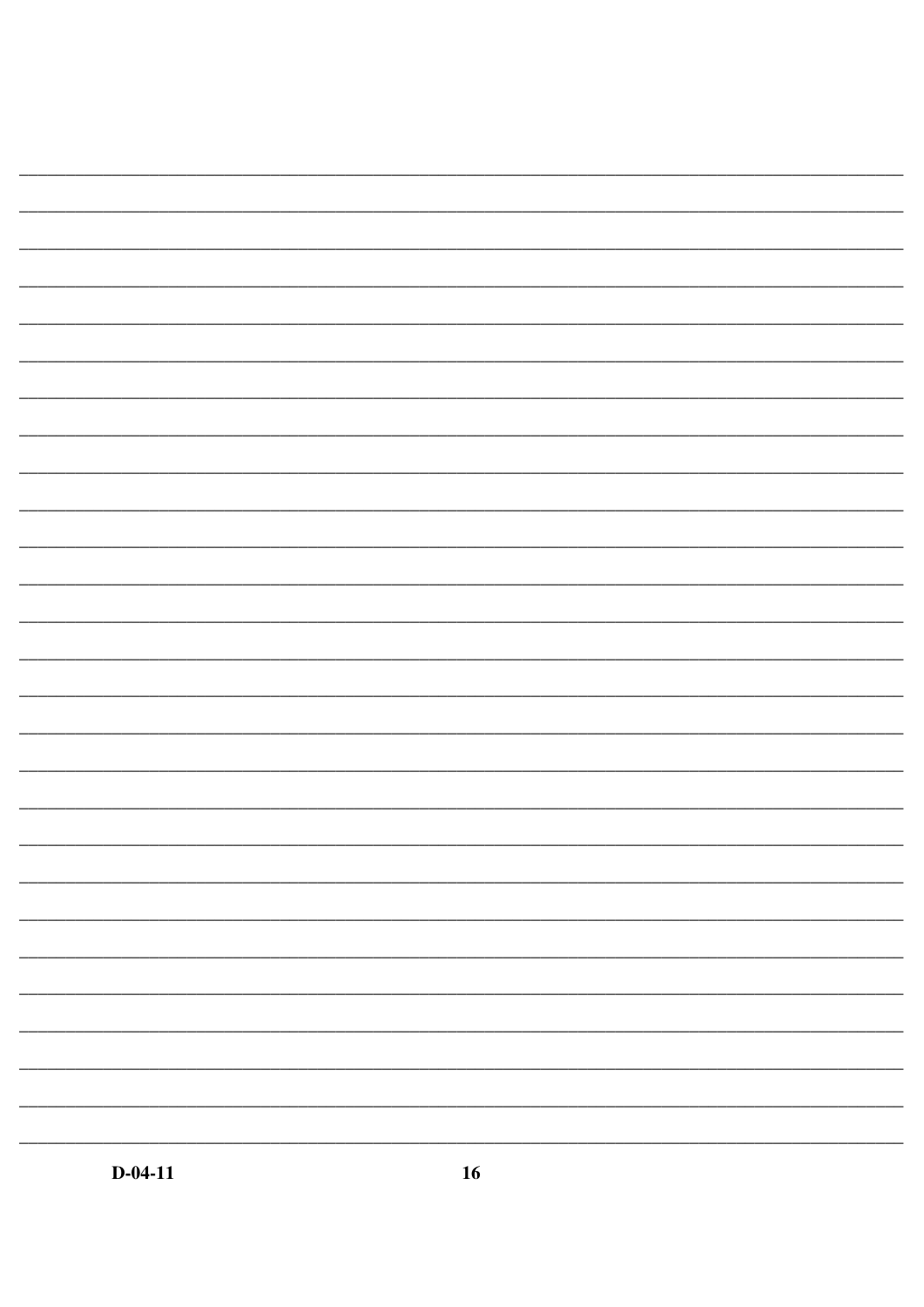| _________ | $\sim$ $\sim$ | $  -$ |
|-----------|---------------|-------|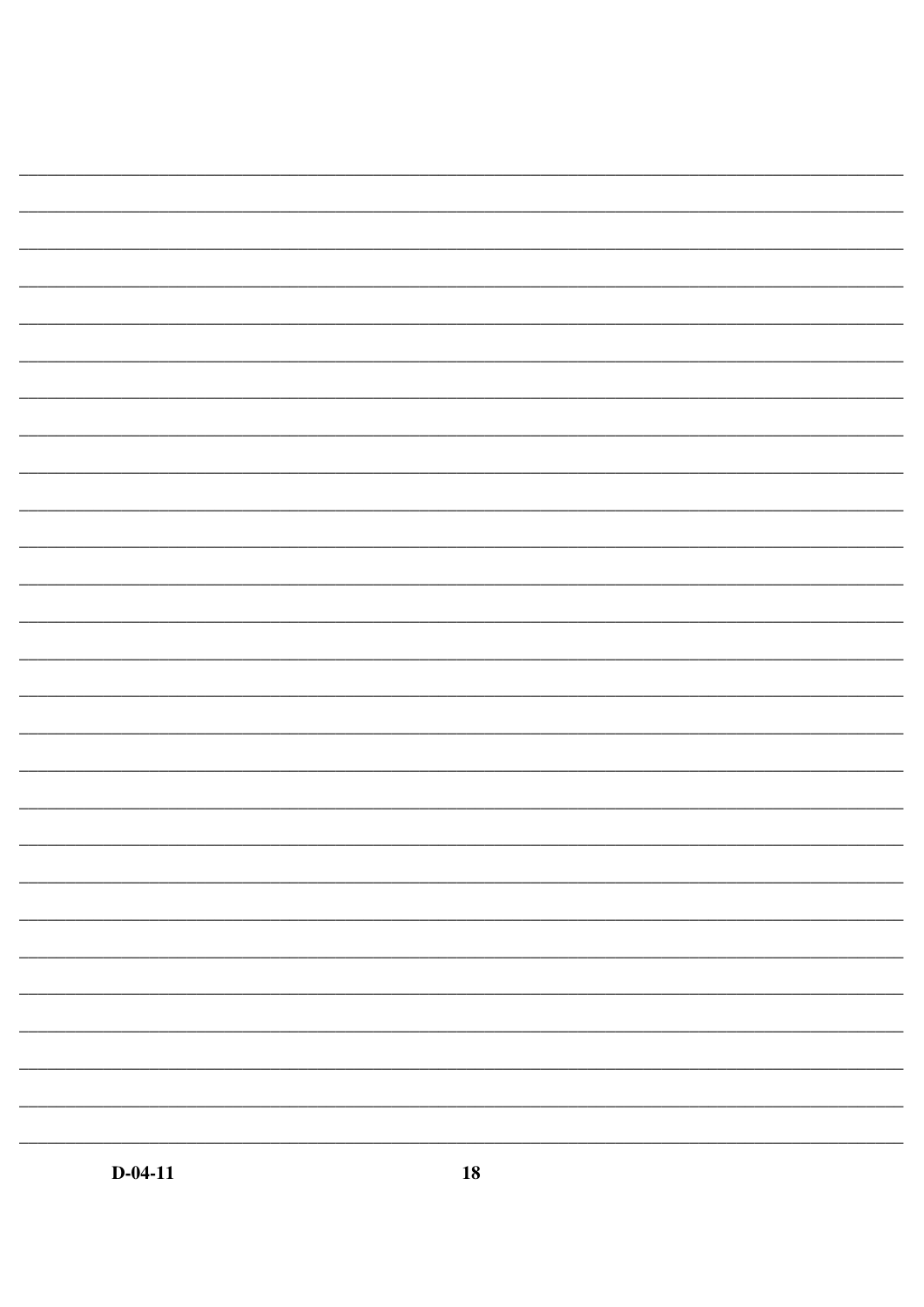| ∽ | в п |
|---|-----|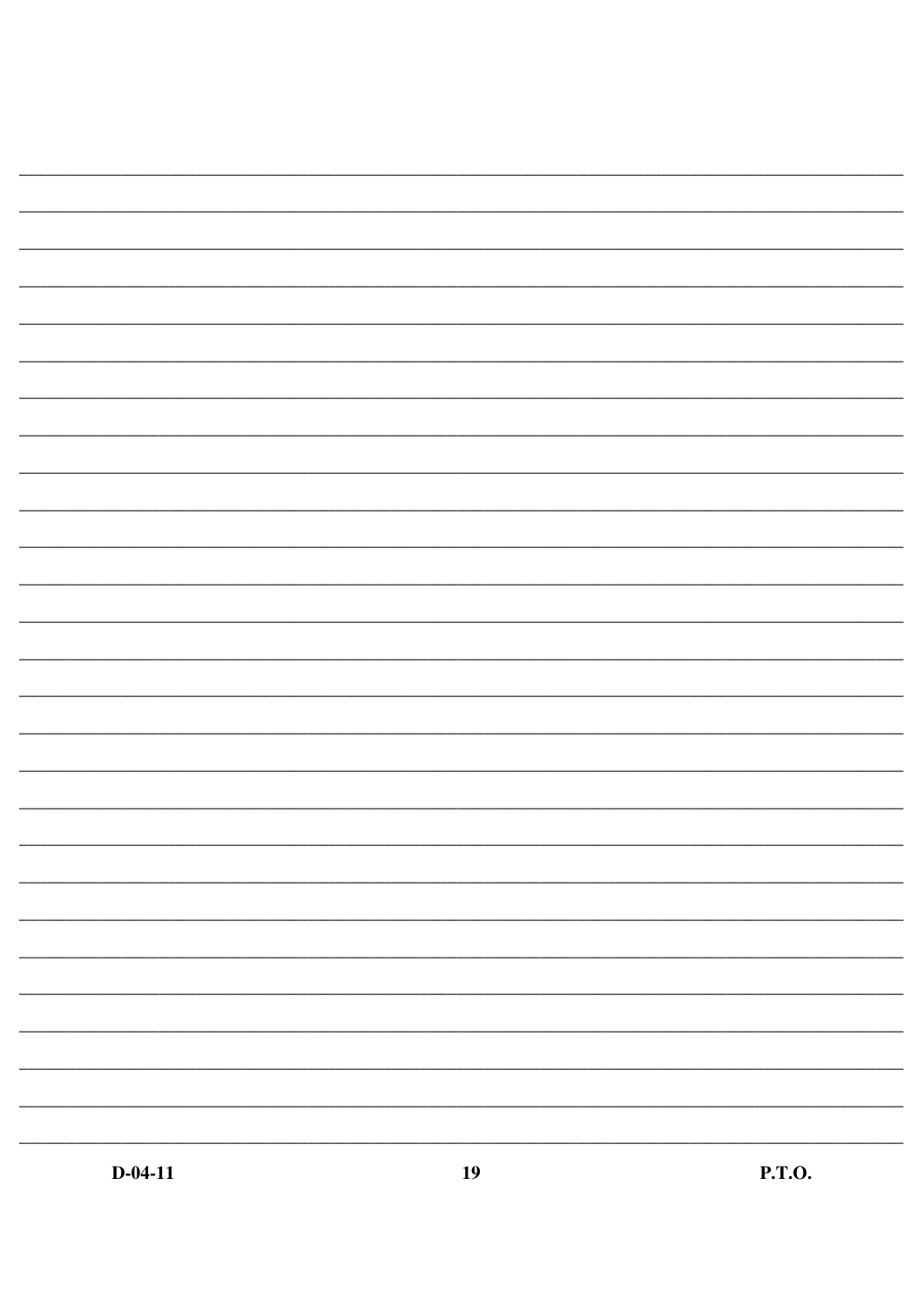# **SECTION-III** खंड - III

- Note: This section contains nine (9) questions of ten (10) marks each, each to be answered in about fifty (50) words.  $(9 \times 10 = 90$  Marks)
- इस खंड में **दस-दस** (10-10) अंकों के **नौ (9)** प्रश्न हैं । प्रत्येक प्रश्न का उत्तर लगभग **पचास (50)** शब्दों में नोट : अपेक्षित है ।  $(9 \times 10 = 90 \text{ sign})$
- $6<sub>l</sub>$ Describe briefly the electrophysiological correlates of learning. अधिगम के विद्युतीय शारीरिक सहसंबंधों का संक्षेप में विवरण कीजिए ।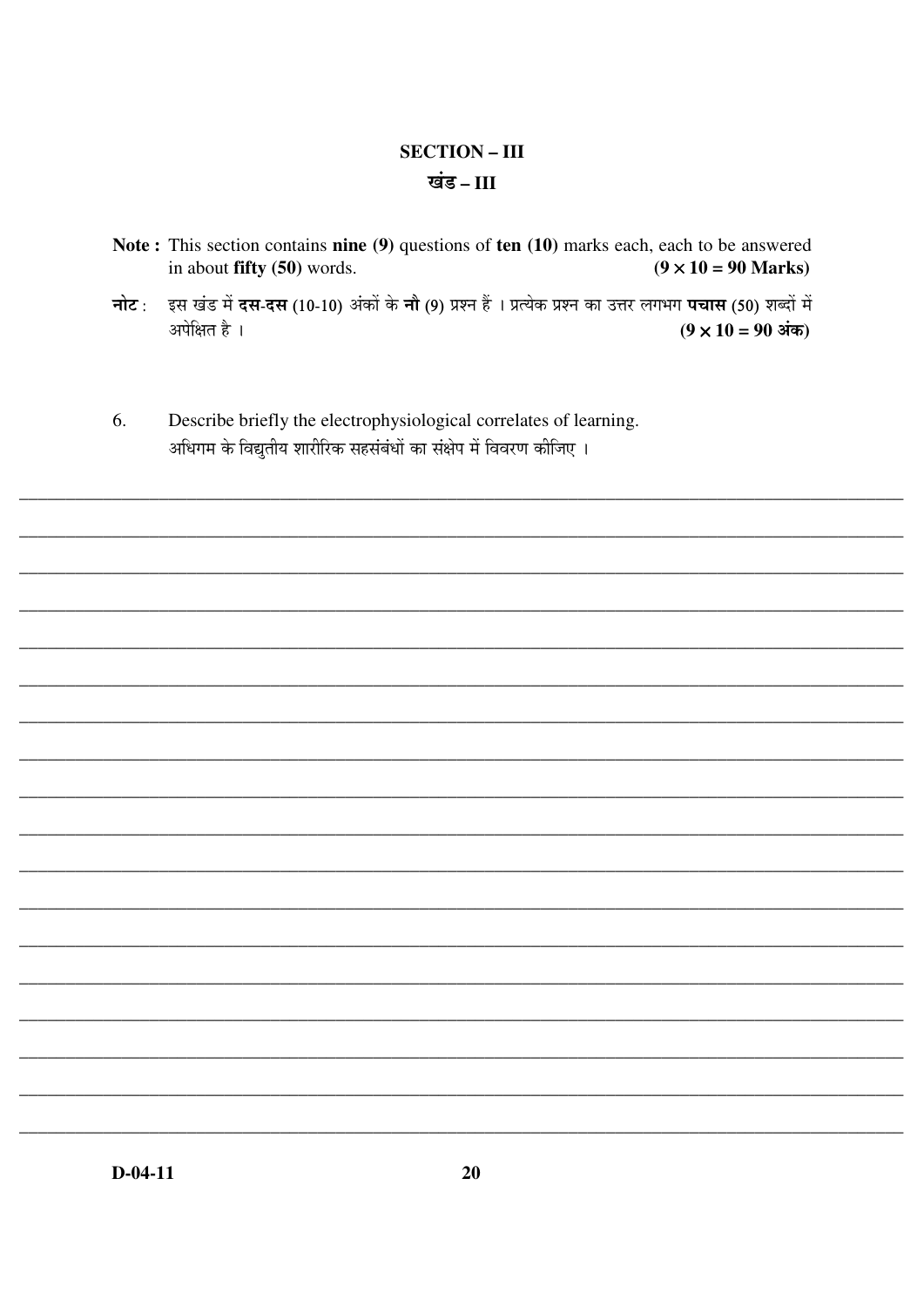| Characterize various stages of sleep.           |
|-------------------------------------------------|
| निद्रा की विभिन्न अवस्थाओं की विशेषताएँ बताएँ । |

Differentiate between psychosexual and psycho-social development of personality. 8. व्यक्तित्व की मनोलैगिक और मनो-सामाजिक विकास में अंतर बताएँ ।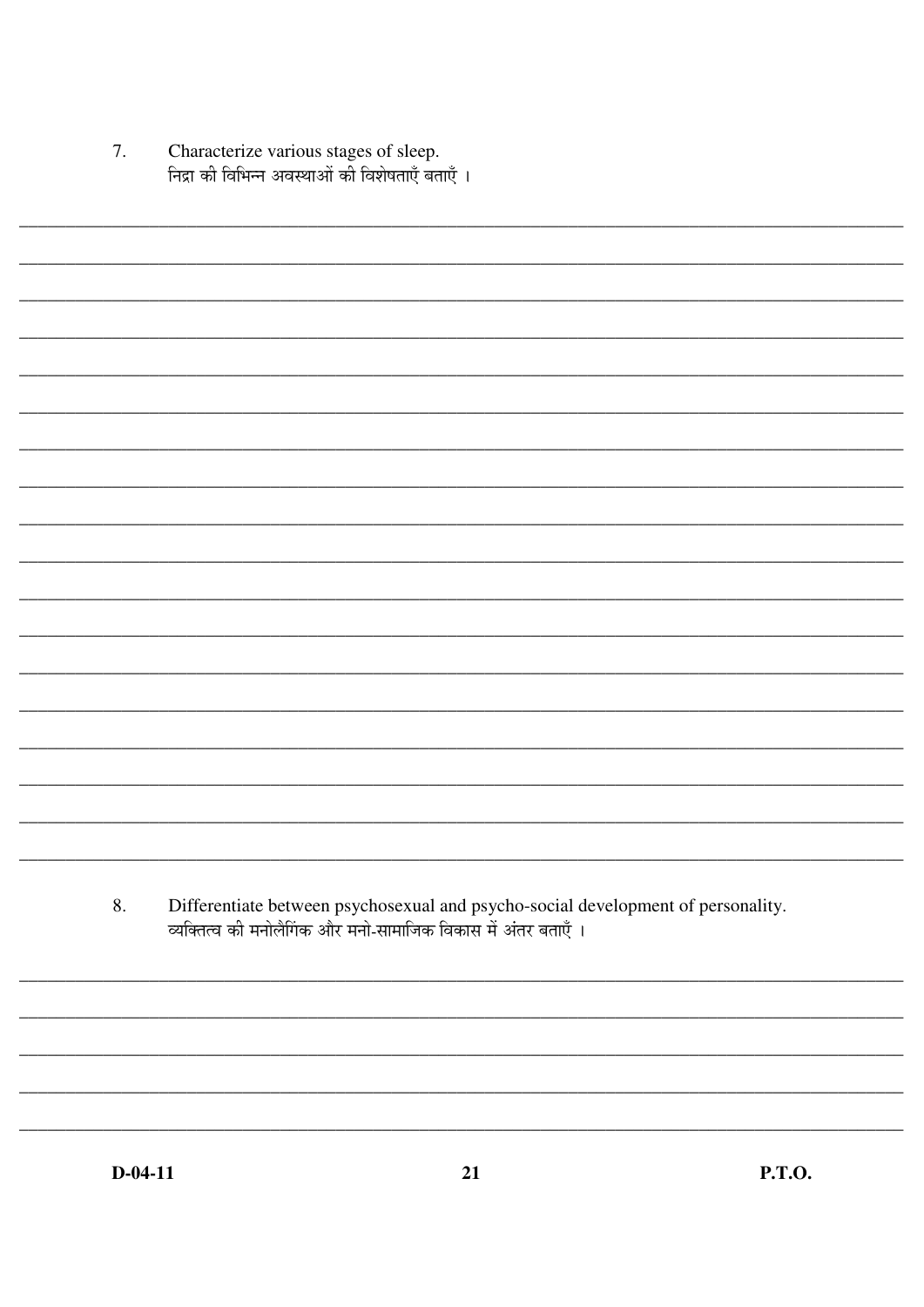Briefly describe through Spearman's Theory of Intelligence. 9. स्पियरमैन के बुद्धि के सिद्धांत का संक्षेप में वर्णन कीजिए ।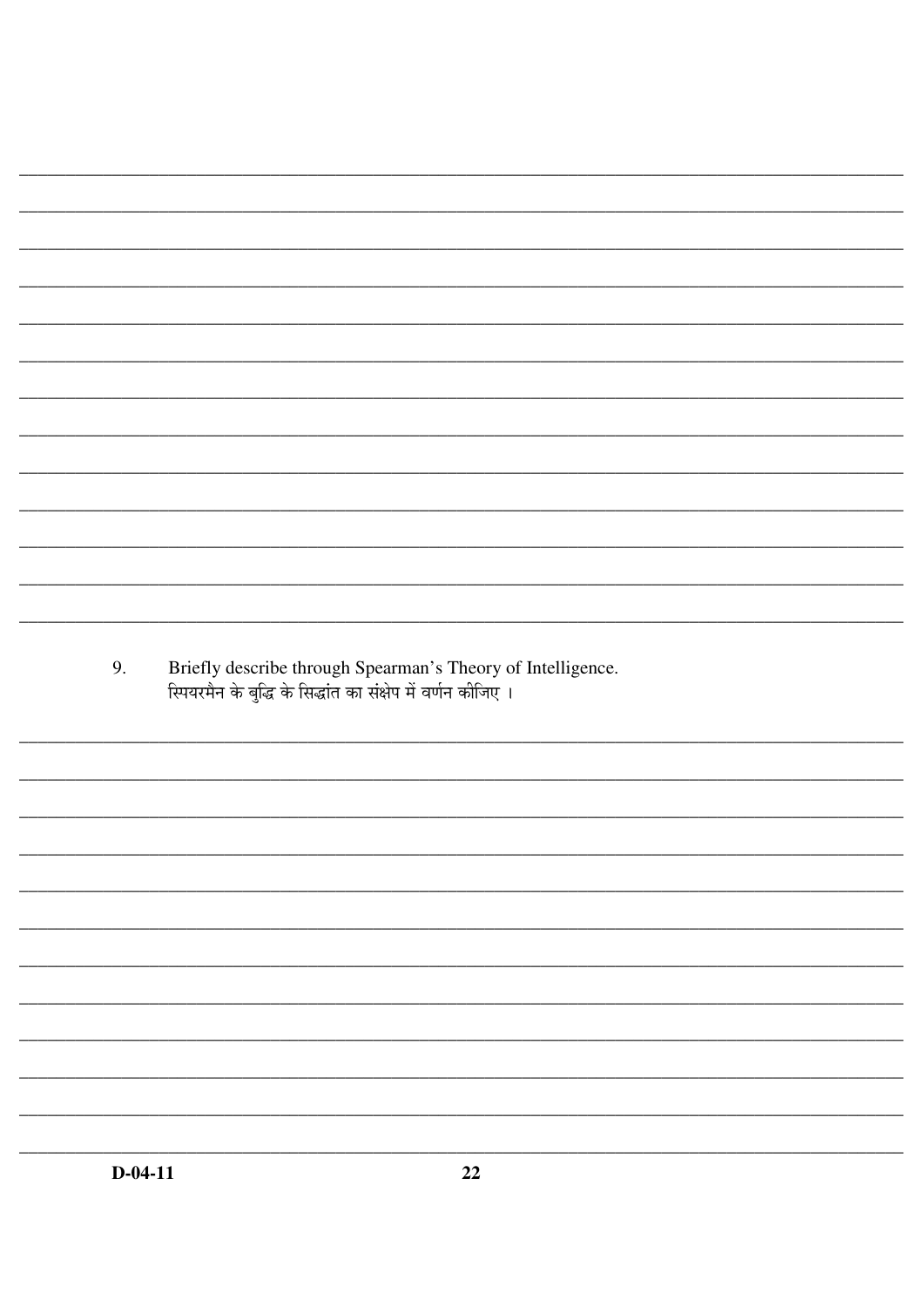In what way does ecology influence the perceptual styles ? 10. पारस्थितिकी प्रत्यक्षात्मक शैली को किस प्रकार प्रभावित करती है ?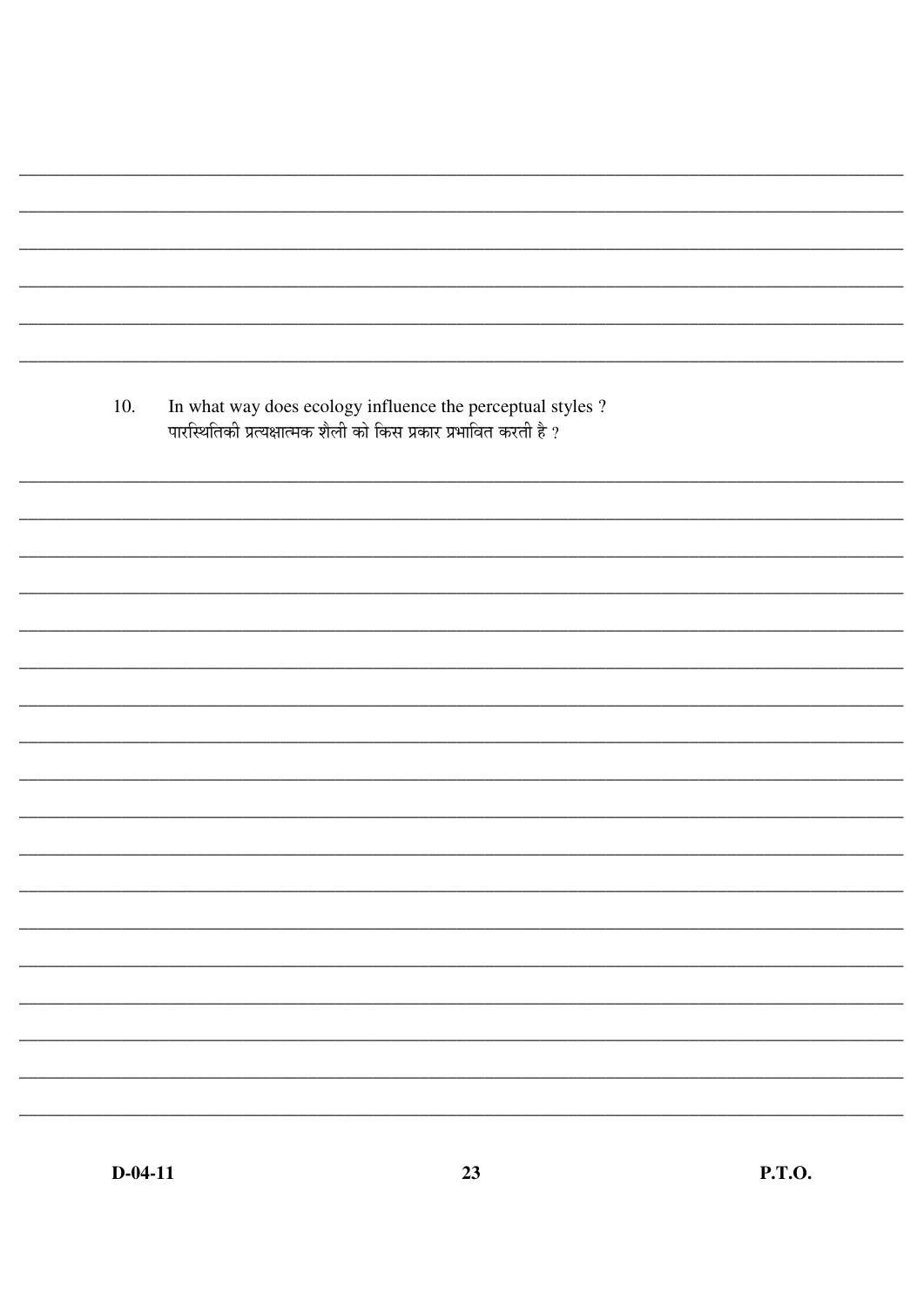Describe briefly the basic techniques of controlling the extraneous variables in 11. experiment. प्रयोग में बाह्य परिवर्तनों को नियंत्रित करने की मूलभूत तकनीकों की संक्षेप में विवेचना कीजिए ।

What are the stages to reach to solution to a problem? 12. समस्या के समाधान तक पहुँचने के लिए क्या-क्या अवस्थाएँ हैं ?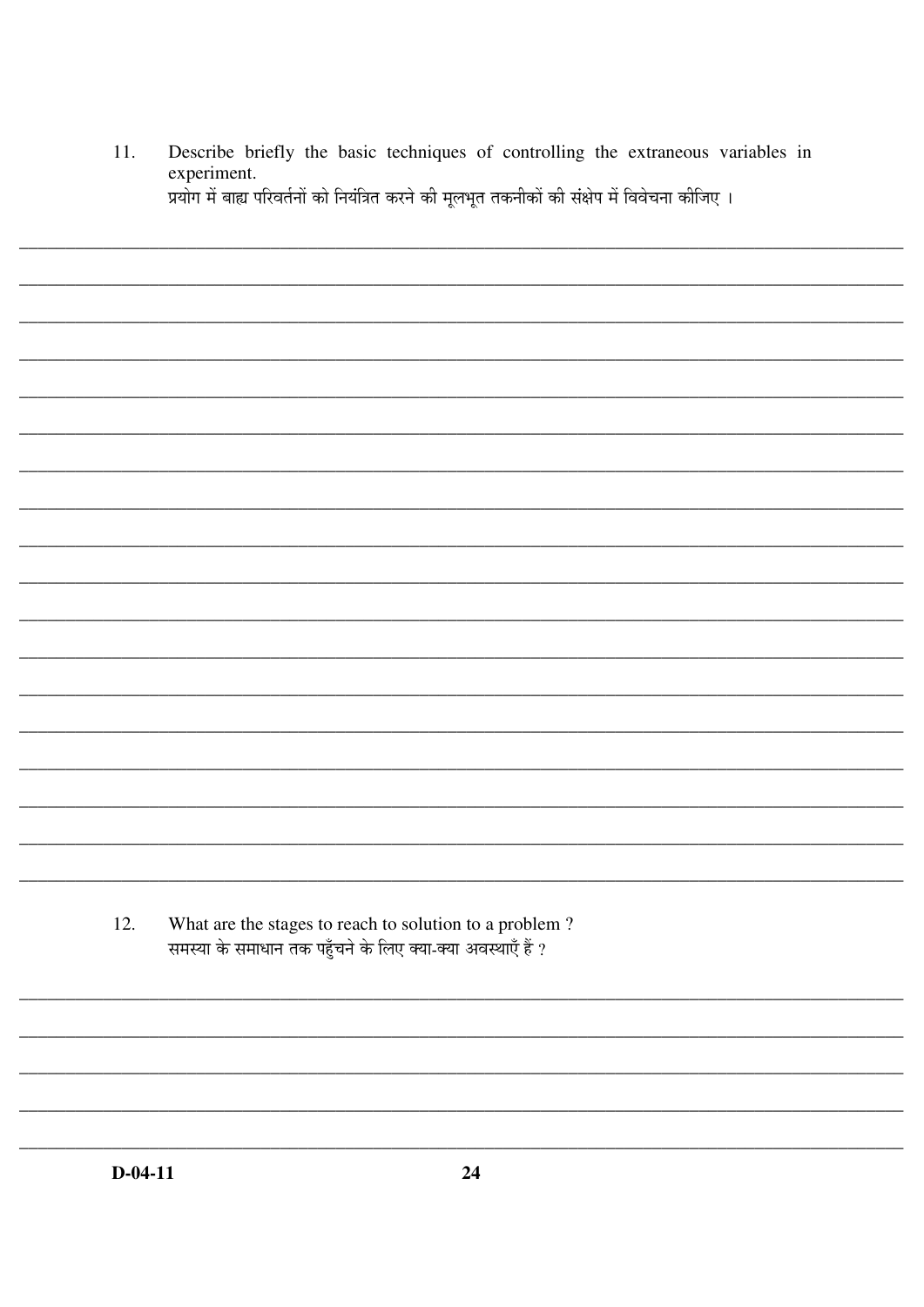Describe common dimensions of attribution style. 13. आरोपण-शैली के सामान्य आयामों की विवेचना कीजिए ।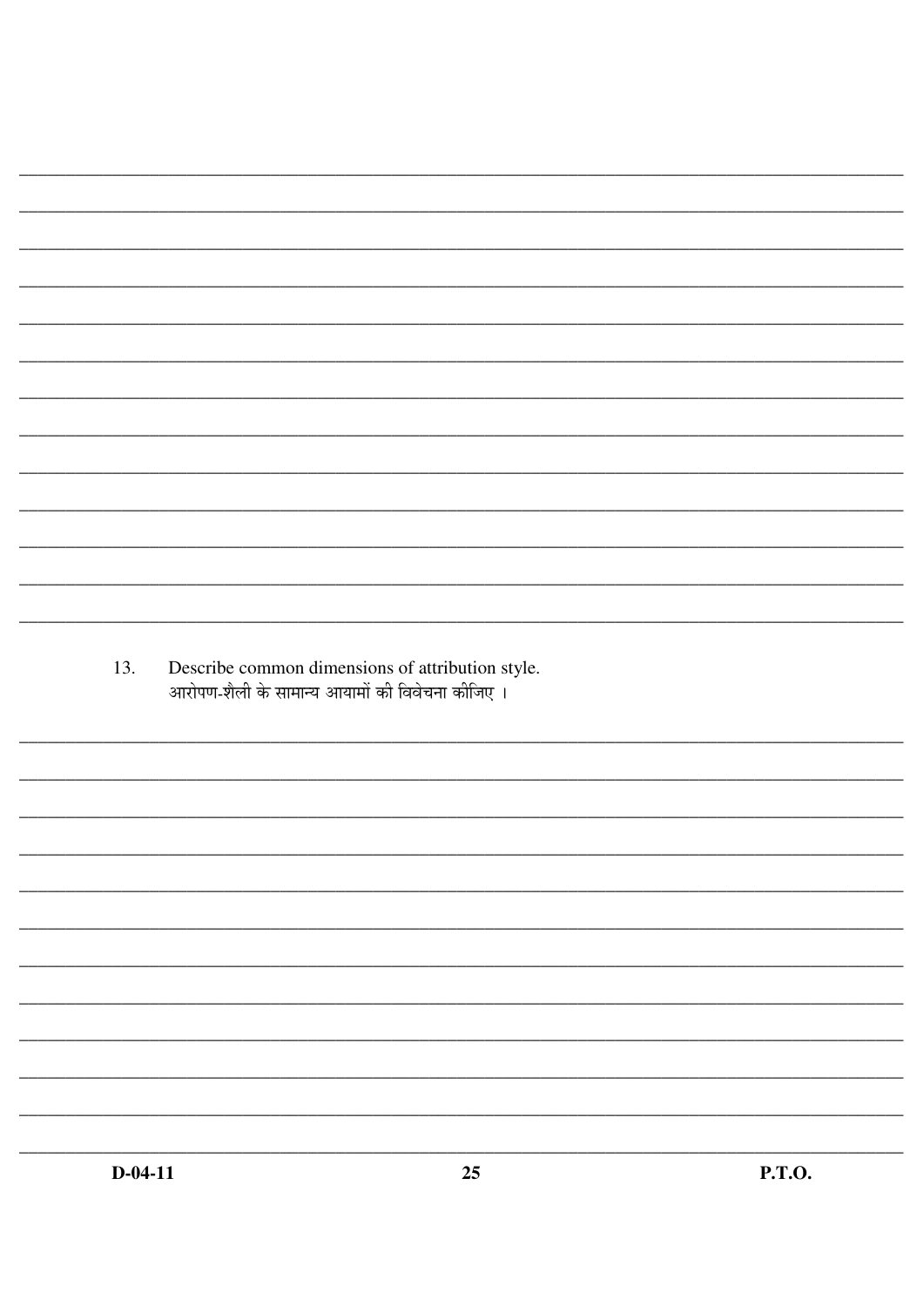Characterize Craik and Lockhart's model of 'depth of processing'. 14. ''प्रक्रमण की गहराई'' के संबंध में क्रेक और लोक्खार्ट के प्रदर्श की विशेषताएँ बताएँ ।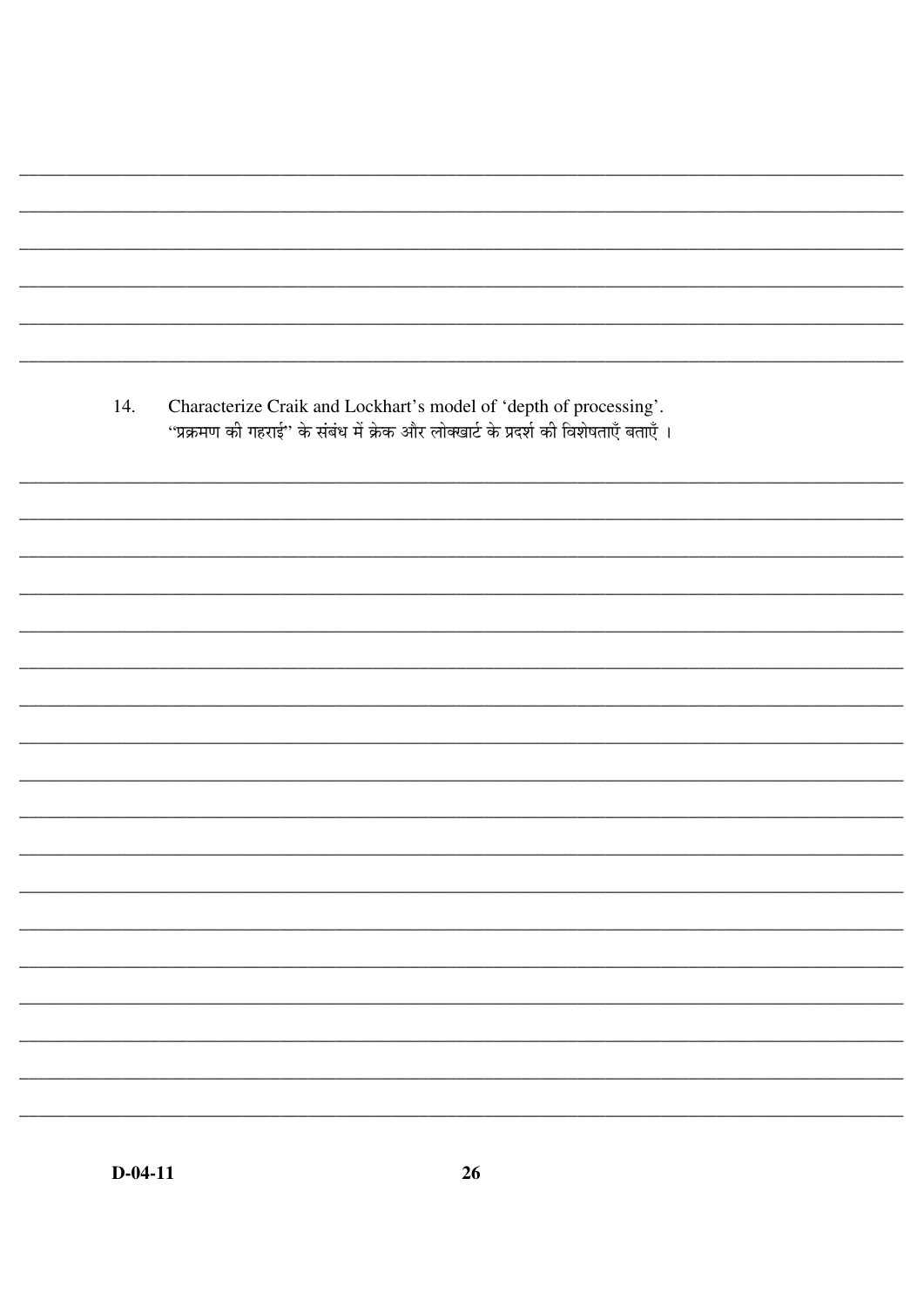#### **SECTION – IV**

#### <u>खंड – IV</u>

- **Note :** This section contains **five (5)** questions of **five (5)** marks each based on the following passage. Each question should be answered in about **thirty (30)** words.
- **(5** × **5 = 25 Marks)** −नोट : इस खंड में निम्नलिखित परिच्छेद पर आधारित **पाँच (5)** प्रश्न हैं । प्रत्येक प्रश्न का उत्तर लगभग **तीस (30)** ¿Ö²¤üÖë ´Öë †¯Öê×õÖŸÖ Æîü … ¯ÖÏŸµÖêÛú ¯ÖÏ¿®Ö ¯ÖÖÑ"Ö (5) †ÓÛúÖë ÛúÖ Æîü … **(5** × **5 = 25** †ÓÛú**)**

Read the paragraph carefully and answer the questions given below :

 Abraham Maslow was first attracted to behaviourism and carried out studies of primate sexuality and dominance. He was already moving away from behaviourism when his first child was born, after which he remarked that anyone who observes a baby cannot be a behaviourist. He was influenced by Psychoanalysis but eventually became critical of its theory of motivation and developed his own theory. Specifically, he proposed that there is a hierarchy of needs, ascending from the basic biological needs to the more complex psychological motivations that become important only after the basic needs have been satisfied.

 The needs at one level must be at least partially satisfied before those at the next level become important motivators of action. When food and safety are difficult to obtain, efforts to satisfy those needs will dominate a person's actions and higher motives will have little significance. Only when basic needs can be satisfied easily will the individual have the time and energy to devote to aesthetic and intellectual interests. Artistic and scientific endeavours do not flourish in societies in which people must struggle for food, shelter and safety. The highest motive – selfactualization can be fulfilled only after all other needs have been satisfied. Maslow decided to study self-actualizers & men and women who had made extraordinary use of their potential.

निम्नलिखित परिच्छेद को ध्यान से पढें और नीचे दिए प्रश्नों का उत्तर दीजिए :

अब्राहम मास्लो सबसे पहले व्यवहारवाद की ओर आकर्षित हुए और उन्होंने नरवानर कामुकता और प्रभत्व का अध्ययन किया था । अपने पहले बच्चे के जन्म पर उन्होंने व्यवहारवाद से मँह मोड लिया । उसके बाद उन्होंने टिप्पणी की थी कि जिसने बच्चे की गतिविधियों का प्रत्यक्षण किया वह व्यवहारवादी नहीं हो सकता है । वे मनोविश्लेषण से प्रभावित थे लेकिन अन्तत: वे इसके अभिप्रेरणा सिद्धांत के आलोचक बन गए और उन्होंने अपना अलग सिद्धांत विकसित किया । विशिष्टत: उनका प्रस्ताव था कि आवश्यकताओं में क्रम होता है । मुलभुत शारीरिक आवश्यकता से बढ़ते हुए यह ऐसे अधिक जटिल मनोवैज्ञानिक अभिप्रेरणा तक है. जो मूलभूत आवश्यकता की पूर्ति हो जाने के बाद ही महत्त्वपूर्ण हो जाता है ।

दुसरे स्तर के कार्य के प्रेरक के महत्त्वपूर्ण होने से पहले एक स्तर की आवश्यकता की कम से कम आंशिक पति हो जानी चाहिए । यदि भोजन और सुरक्षा प्राप्त करना कठिन है तो उन आवश्यकताओं का समाधान करने के प्रयास, व्यक्ति के क्रियाकलापों पर प्रभावकारी होंगे और उच्चतर क्रियाकलाप की अभिप्रेरणा का कोई महत्त्व नहीं होगा । यदि मलभत आवश्यकताओं का आसानी से पर्ति किए जा सकने पर ही किसी व्यक्ति के पास सौंदर्य और बौद्धिक रुचियों को विकसित करने के लिए समय और ऊर्जा होगी । कलात्मक और वैज्ञानिक प्रयास उस समाज में फलते-फलते नहीं हैं. जहाँ लोगों को भोजन, आवास और सरक्षा के लिए संघर्ष करना पडे । उच्चतम अभिप्रेरणा आत्म-सिद्धि यथार्थवाद की तष्टि तभी हो सकती है जब अन्य सभी आवश्यकताओं की पर्ति हो गई हो । मास्लो ने ऐसे आत्म-सिद्ध परुषों ओर महिलाओं का अध्ययन किया था.  $\overline{G}$ क्टोंने अपनी संक्षमताओं का असाधारण पयोग किया था ।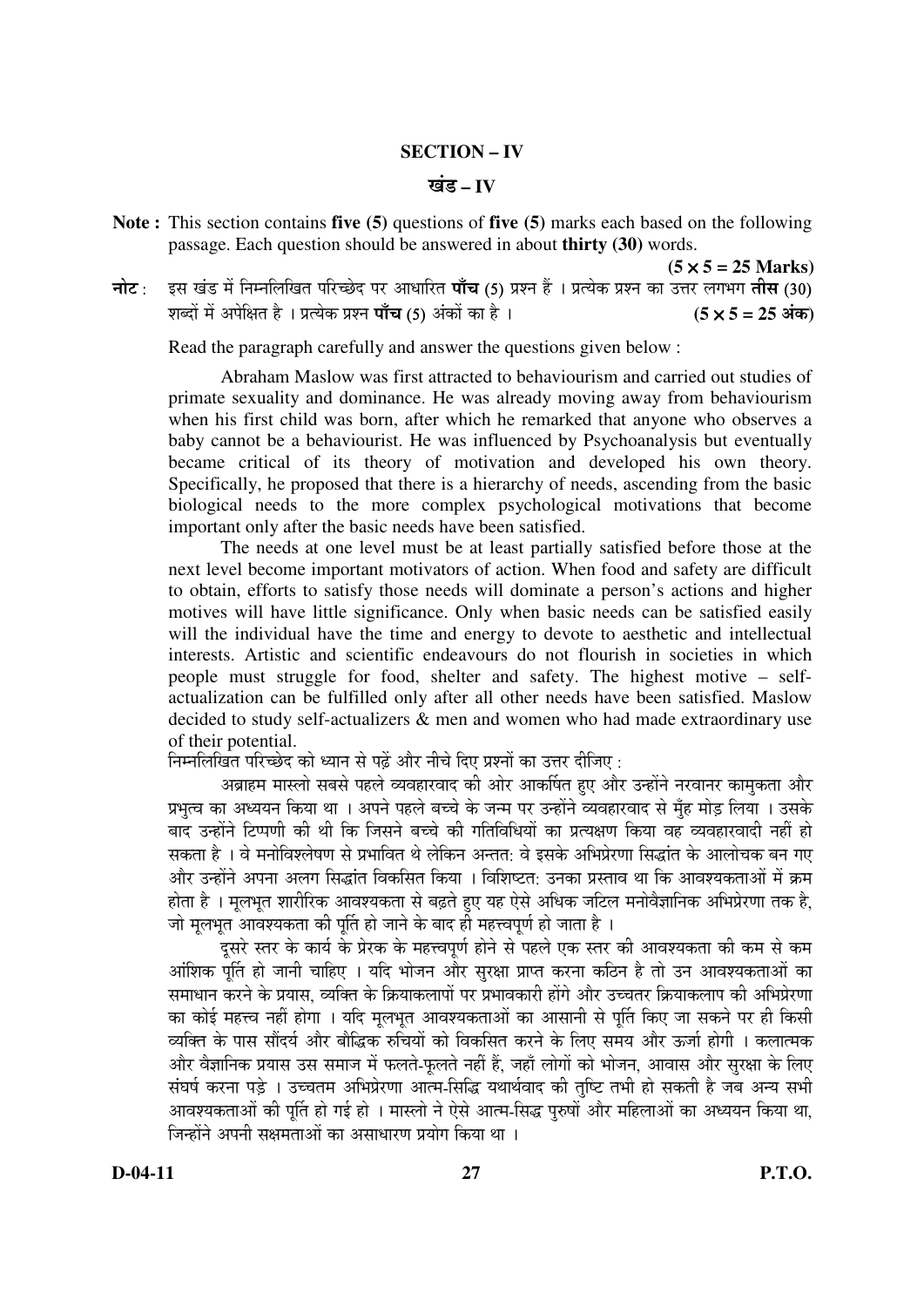Does motivation come from within a person or is it a result of the situation?  $15.$ क्या अभिप्रेरणा व्यक्ति के अंदर से पैदा होती है या यह किसी स्थिति के परिणामत: पैदा होती है ?

Many people experience what Maslow called peak experiences. Comment. 16. कई ने वह अनुभव किया है, जिसे मास्लो ने सर्वोच्च अनुभव कहा है । टिप्पणी करें ।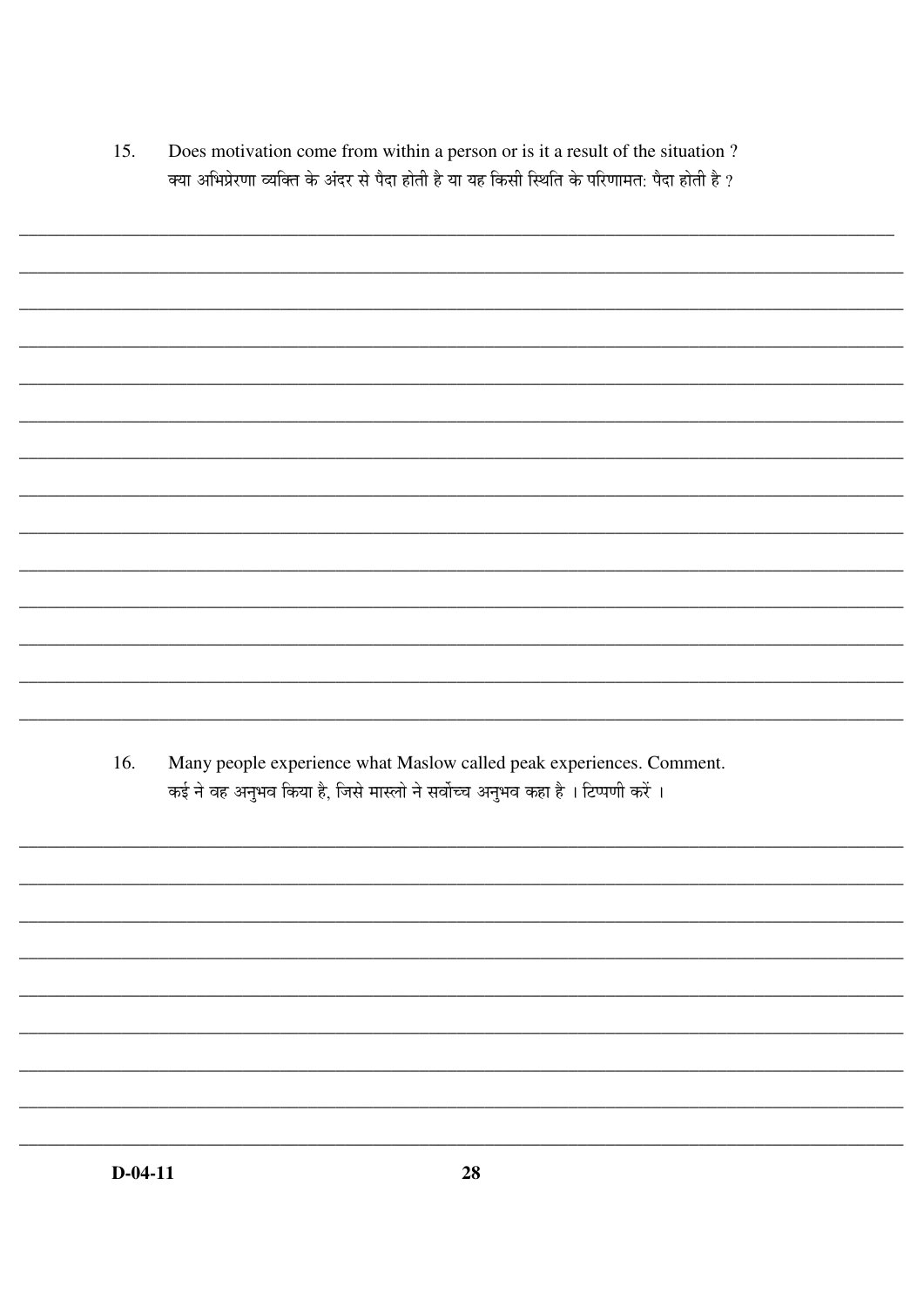| 17. | Explain the distinguishing characteristics of self-actualizers.<br>आत्मसिद्धिओं की विशेष विशेषताओं का उल्लेख करें । |
|-----|---------------------------------------------------------------------------------------------------------------------|
|     |                                                                                                                     |
|     |                                                                                                                     |
|     |                                                                                                                     |
|     |                                                                                                                     |
|     |                                                                                                                     |
|     |                                                                                                                     |
|     |                                                                                                                     |
|     |                                                                                                                     |
|     |                                                                                                                     |
|     |                                                                                                                     |
|     |                                                                                                                     |
|     |                                                                                                                     |
|     |                                                                                                                     |
|     |                                                                                                                     |
| 18. | Does behaviour lead to self-actualization?<br>क्या व्यवहार आत्मसिद्ध की ओर ले जाता है ? स्पष्ट करें ।               |
|     |                                                                                                                     |
|     |                                                                                                                     |
|     |                                                                                                                     |
|     |                                                                                                                     |
|     |                                                                                                                     |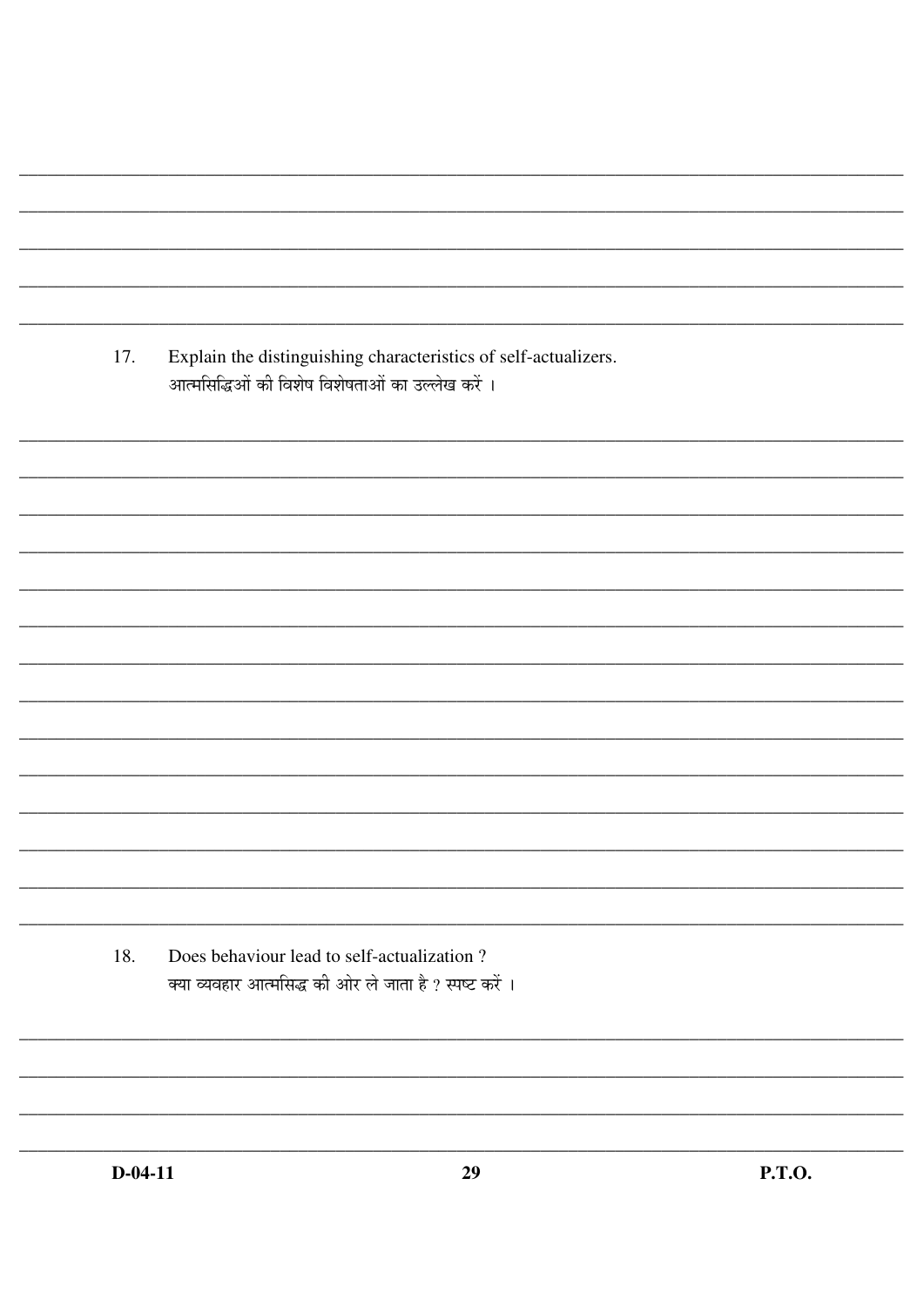19. What exactly means self actualization? आत्मसिद्धि का वास्तविक अर्थ क्या है ?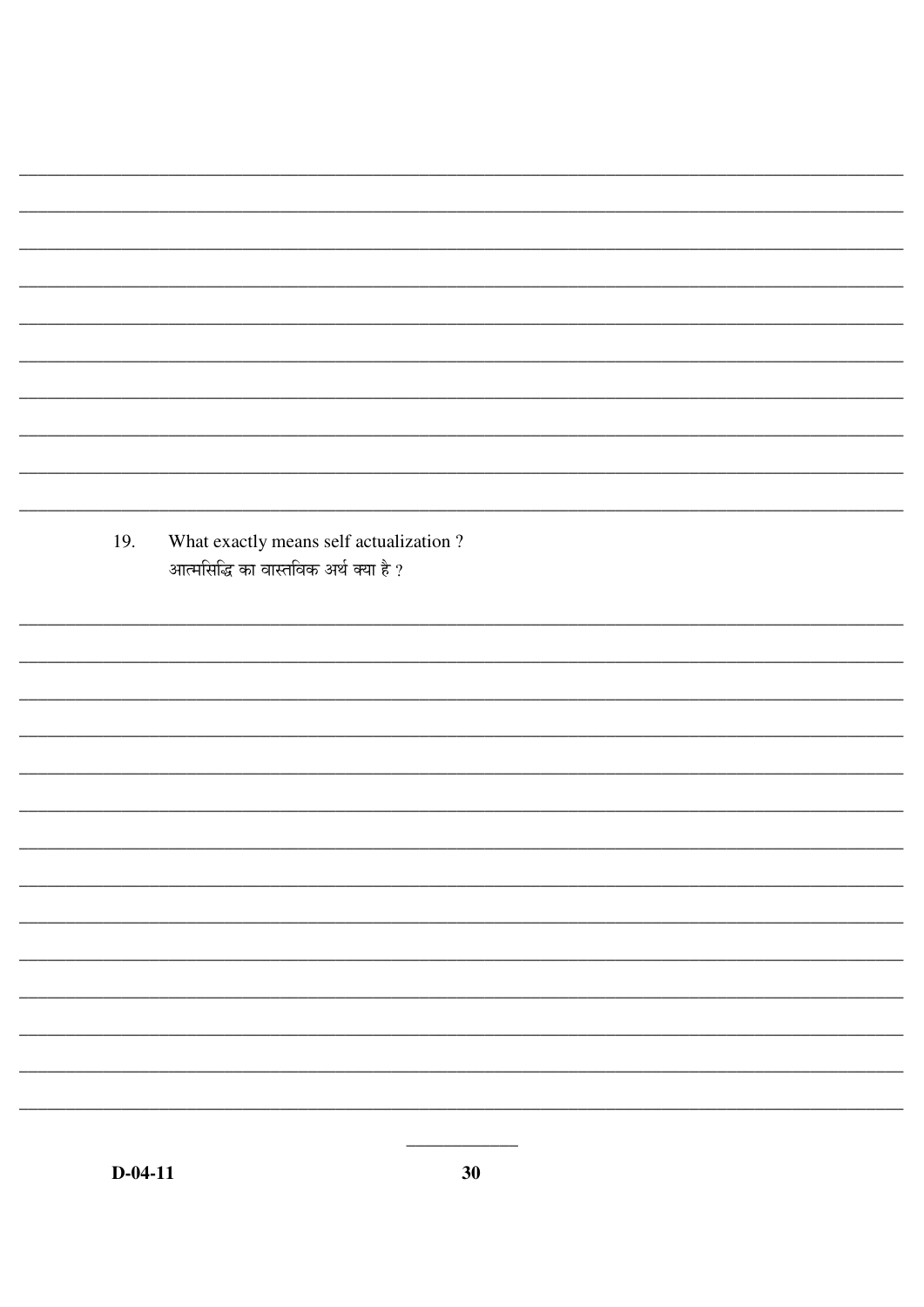**Space For Rough Work**

**D-04-11** 31